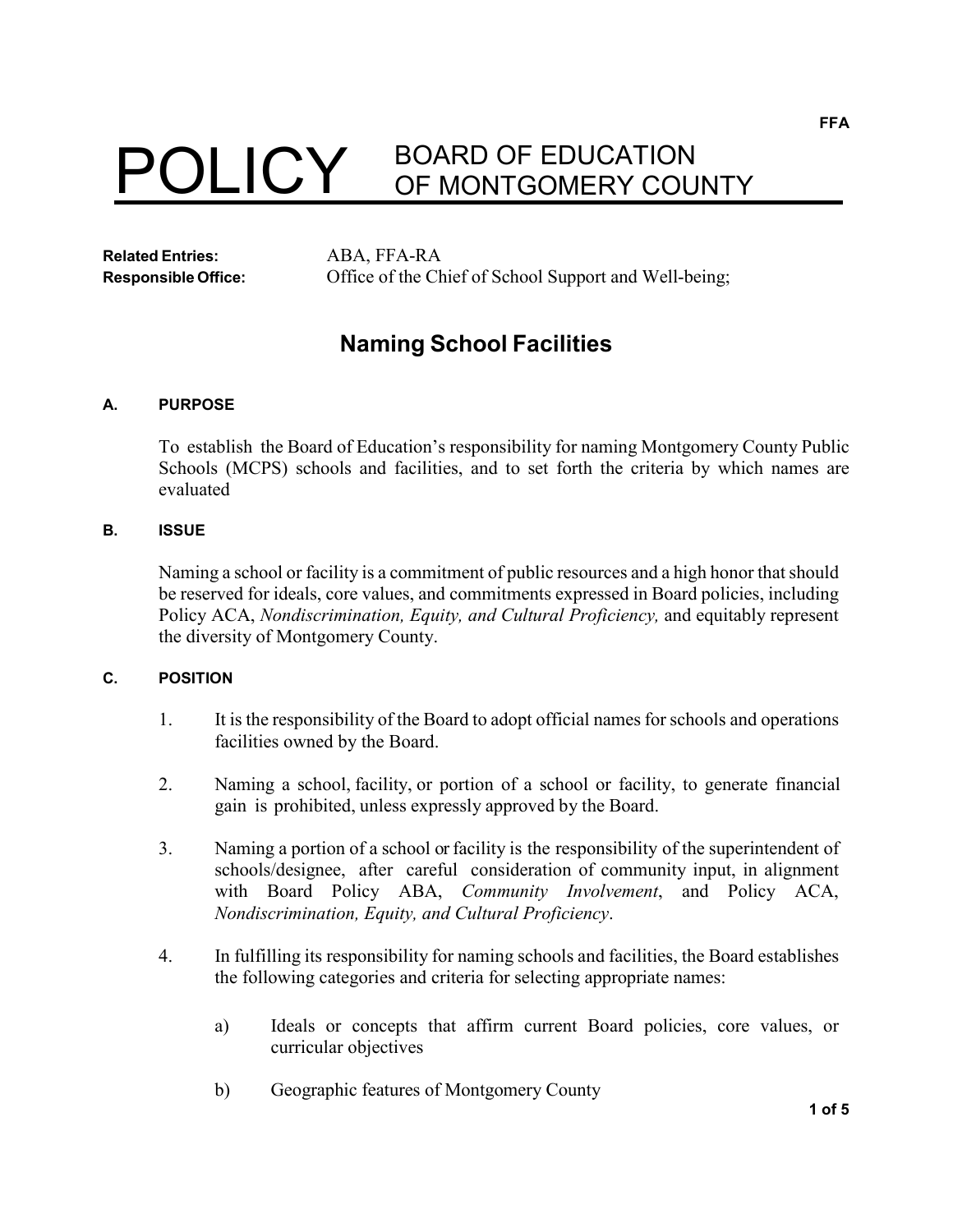- 1) Geographic names should be widely recognized; and
- 2) Geographic features named after historical persons must meet requirements, as set forth in section C.4.c.
- c) Names of persons who meet the following criteria:
	- 1) The person must be deceased.
	- 2) The person must have made a demonstrated contribution to the community, county, state, or nation and/or exemplify the core values of the Board and Board Policy ACA.
	- 3) The Board will give strong consideration to persons who represent the diversity of Montgomery County and/or prompted advancements in equity.
- 5. Examples of names that may be rejected are those that
	- a) denigrate people on the basis of personal characteristics, as set forth in Policy ACA;
	- b) use language that is obscene, libelous, slanderous, profane, vulgar, or lewd, or has the intent to harass, threaten, or intimidate, which detracts from a positive learning and working environment, and which is inconsistent with the goal of maintaining an atmosphere of mutual respect;
	- c) relate to events, activities, or behaviors that are criminal;
	- d) refer to a business or commercial enterprise; or
	- e) represent fictional characters or contain words or phrases that are reasonably deemed by the Board to **lack dignity or to** be harmful, trivial, or otherwise developmentally inappropriate for the purpose of communication with or public display to children.

#### **D. IMPLEMENTATIONSTRATEGIES**

1. The Board will develop and maintain a list of potential school or facility names and welcomes suggestions for additional names on an ongoing basis. The Board will receive a regular review of such names for alignment with naming criteria and relevant Board policies.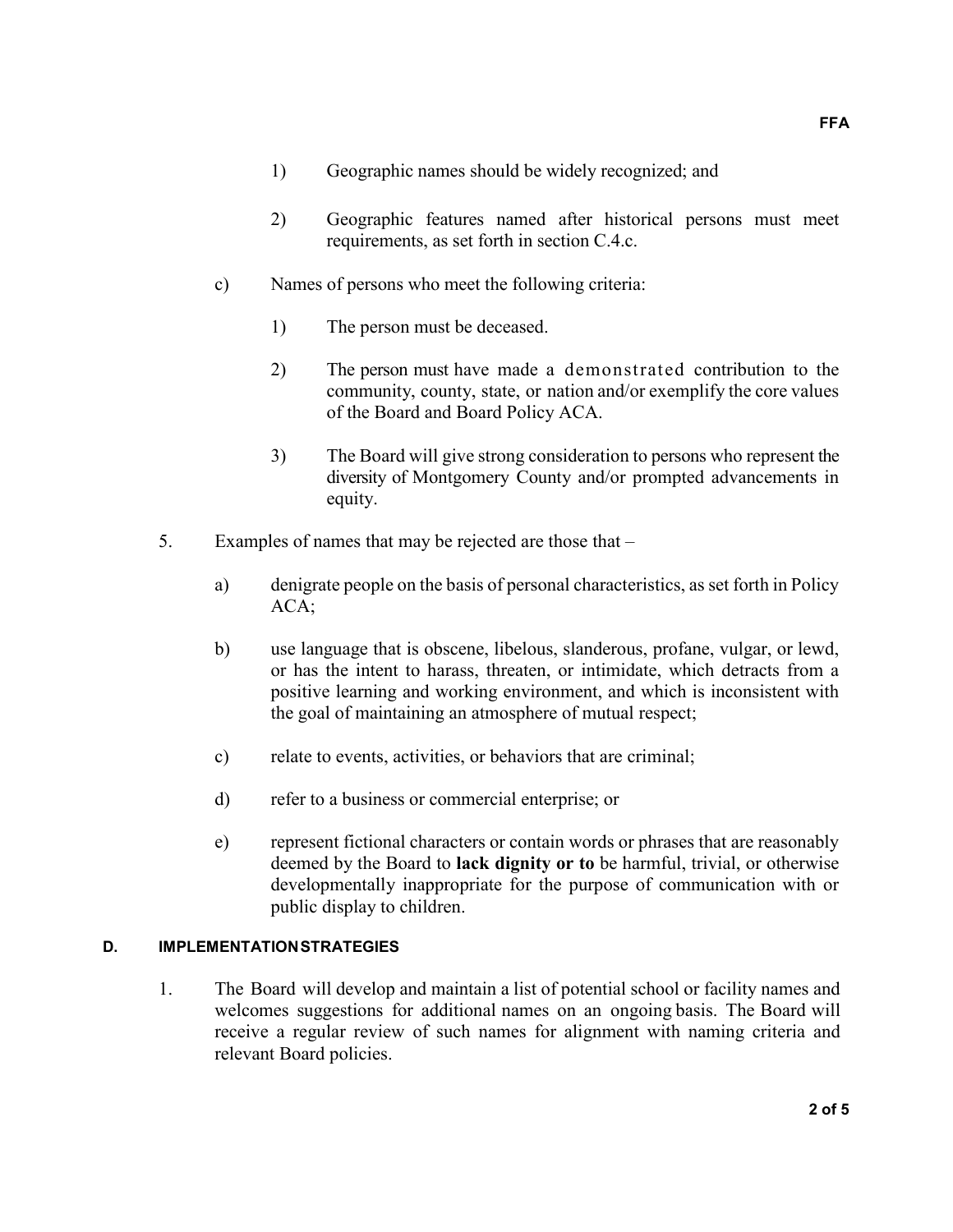- 2. Naming new schools or facilities
	- a) When a new school or facility site is purchased, or a planning project for a new school or facility is initiated, the superintendent of schools/designee will establish a temporary, generic name to designate the site or building for planning purposes.
	- b) When a new school or facility planning project is initiated, the Board selects up to four names from the Board's listing for community consideration.
	- c) The superintendent of schools/designee shall use the community engagement process set forth in Policy ABA, *Community Involvement,* to consult with the community that a new school is intended to serve, with a primary focus on the students and parents/guardians of that community. The purpose of the community engagement process shall be to create a prioritized list of names from among the up to four names provided by the Board and up to two additional names nominated by participants in the engagement process.
	- d) The Board shall be provided with the following information:
		- 1) An analysis that demonstrates that the name meets criteria, as set forth in C.2.c
		- 2) How the school's educational mission and values will be served by the name
		- 3) A summary of public engagement activities conducted, as set forth on Policy ABA, *Community Involvement*
	- e) The Board selects a school name from the prioritized list received from the community. Although the Board will consider carefully community recommendations for school or facility names, the final responsibility for officially naming a school building or facility rests with the Board.
- 3. Renaming a school or facility
	- a) The Board will consider petitions to rename an existing school/facility from students or parents/guardians of that school community. The Board does not vote to rename a school solely on the basis of receiving a petition. It will assess the petition, and if it meets stated criteria, the Board may request community engagement as described below.
		- 1) Petitions to rename a school/facility must contain the following information: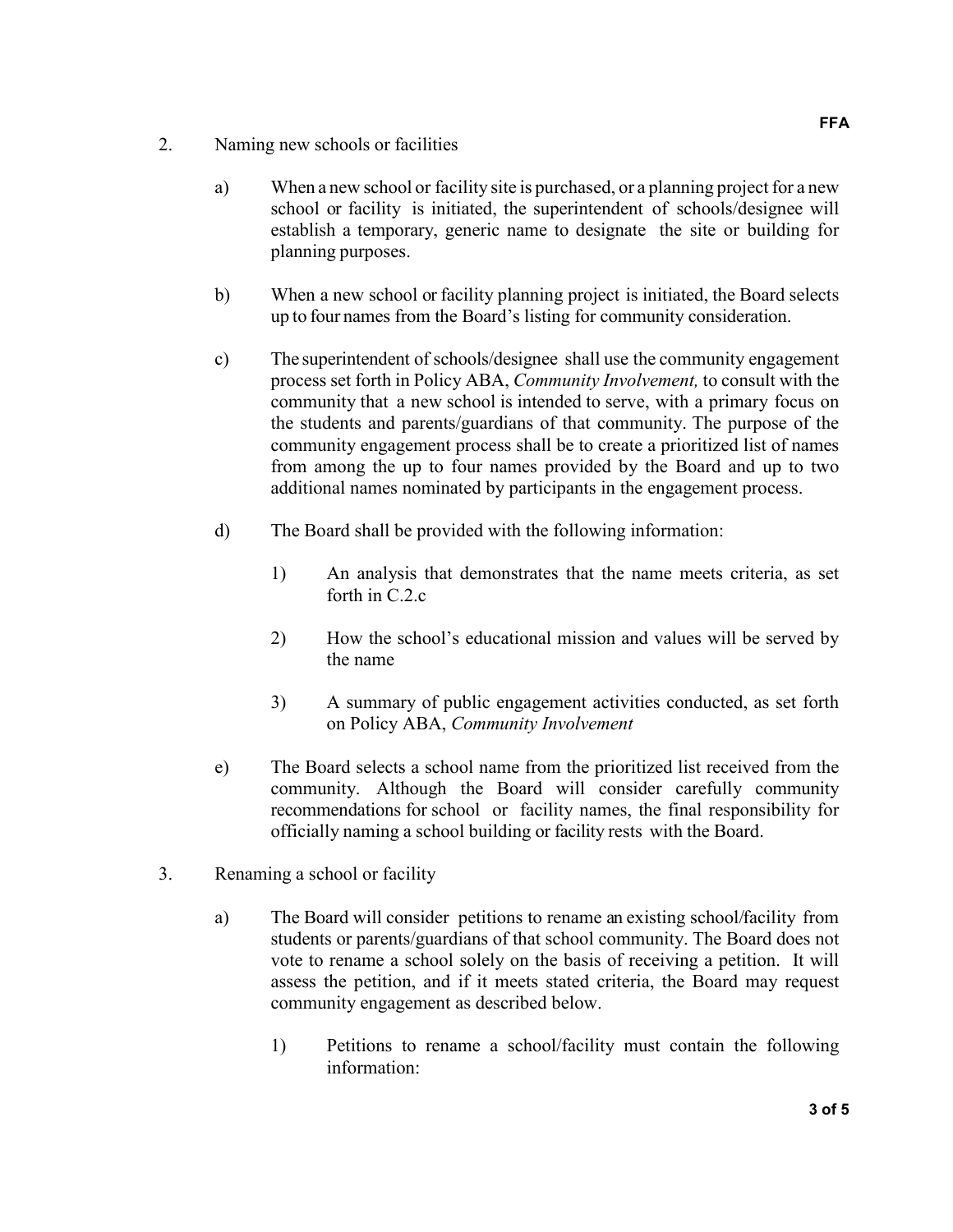#### **FFA**

- (a) Analysis that demonstrates how the existing name does not align with criteria for acceptable names in this policy, or otherwise demonstrates a reason to change the name in a manner that aligns with categories and criteria established in section C.4.
- (b) A petition from students and/or parents/guardians of that school community that demonstrates significant support, as determined by the Board in the context of the community.
- 2) If the Board determines that the petitioners should provide elements required in section D.3.a, the Board may direct the superintendent of schools to conduct community engagement, as set forth in Policy ABA, *Community Involvement*, to –
	- (1) inform the school community about the renaming request, and
	- (2) consult with students and parents/guardians about the meaning the name holds for the current school community and, for schools named after individuals, the degree to which the individual's life affirms the school's educational mission, the school community's values, Board core values, and/or Policy ACA.
- 3) The purpose of community engagement at this step is not to identify new names.
- b) The Board may also seek independent historical analysis that is sufficient to re-evaluate school names.
- c) When re-evaluating the lives of individuals for whom schools are named, the Board will consider the following:
	- (1) Known dissonance between the context of the individual's life and Board core values and Policy ACA.
	- (2) Alignment of institutional and societal values with those of the individual's life or legacy at the time the individual lived and within the current context is relevant.
		- (a) Consideration shall be given to an individual's legacy and significant contributions as well as the balance of the individual's life, public and private, and should not isolate singular actions or behaviors.